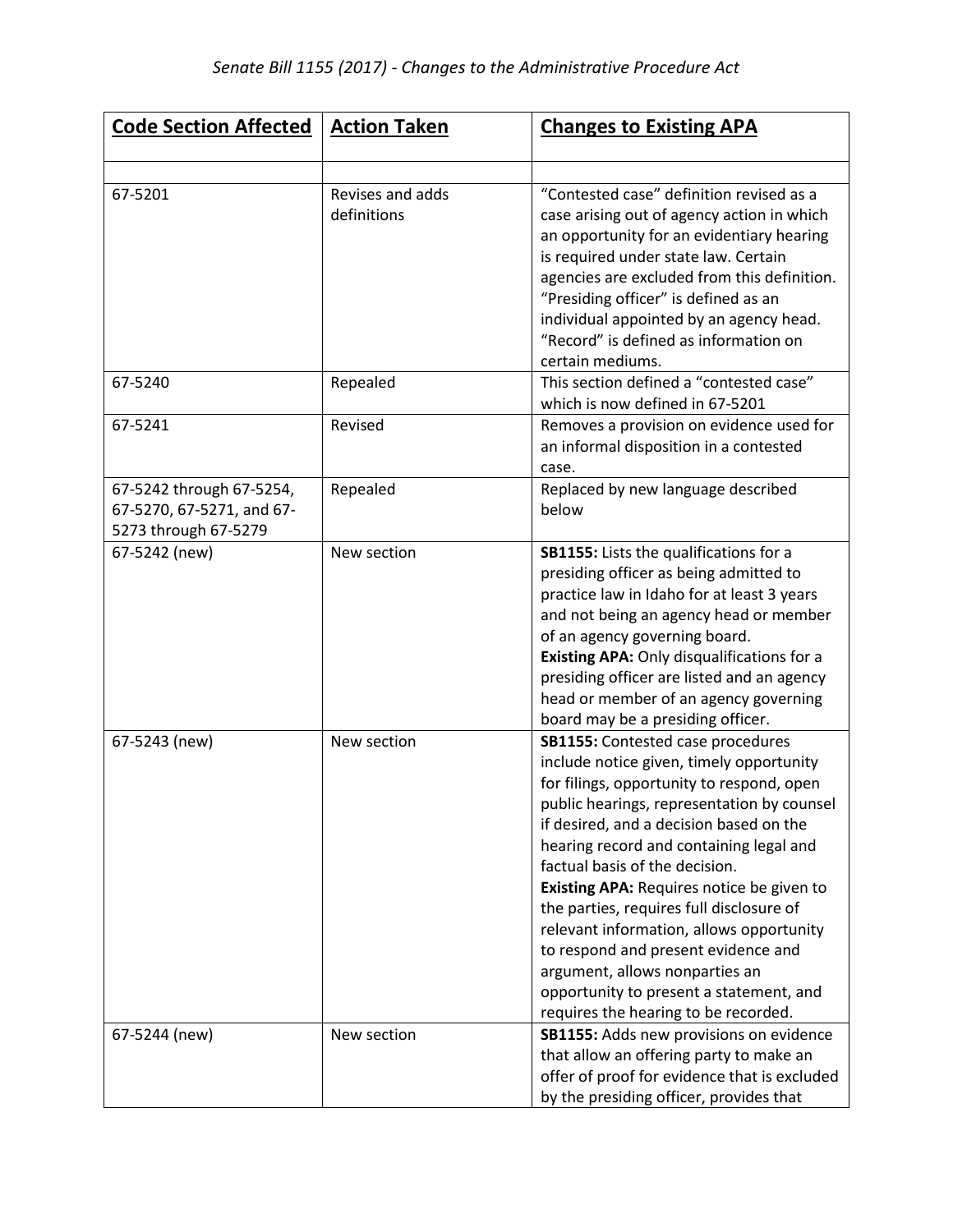|               |             | testimony must be made under oath and            |
|---------------|-------------|--------------------------------------------------|
|               |             | provides that evidence must be part of the       |
|               |             |                                                  |
|               |             | hearing record.                                  |
| 67-5245 (new) | New section | SB1155: New notice requirements include          |
|               |             | a 7 day deadline from filing to give notice,     |
|               |             | contact information for the agency and           |
|               |             | any attorneys, names and addresses of            |
|               |             | any parties. When a case is initiated by an      |
|               |             | agency, the agency shall give notice that        |
|               |             | includes the file number, the name and           |
|               |             | address of the presiding officer, agency         |
|               |             | representative and any other parties, a          |
|               |             | statement that failure to attend could           |
|               |             | result in a default judgment, and info on        |
|               |             | how to request a hearing                         |
|               |             |                                                  |
|               |             | Existing APA: Notice must state time,            |
|               |             | place and nature of the hearing, authority       |
|               |             | for the hearing, and a statement of the          |
|               |             | matters asserted or the issues involved          |
| 67-5246 (new) | New section | <b>SB1155: Adds new provisions regarding</b>     |
|               |             | what must be contained in a hearing              |
|               |             | record. These new requirements include a         |
|               |             | recording of each proceeding, any                |
|               |             | prehearing orders, any filings made by a         |
|               |             | party, any intermediate rulings made             |
|               |             | during the case, any transcript prepared by      |
|               |             | the agency and any ex parte                      |
|               |             | communications placed on the record.             |
|               |             | SB1155 also states that the hearing record       |
|               |             | is the sole basis for agency action.             |
| 67-5247 (new) | New section | <b>SB1155: Provides new time frames</b>          |
|               |             | regarding notice and hearing in an               |
|               |             | emergency adjudication procedure. The            |
|               |             | <b>Existing APA</b> contains a provision that an |
|               |             | agency shall take only such actions as are       |
|               |             | necessary to prevent or avoid immediate          |
|               |             |                                                  |
|               |             | danger. SB1155 contains no such                  |
|               |             | provision.                                       |
| 67-5248 (new) | New section | <b>SB1155:</b> Allows ex parte communication     |
|               |             | when authorized by statute or concerns an        |
|               |             | undisputed issue and when it provides            |
|               |             | legal advice to the presiding officer.           |
|               |             | SB1155 also states the actions that must         |
|               |             | be taken by the presiding officer if he          |
|               |             | participates in ex parte communication,          |
|               |             | that he must give notice to the parties of       |
|               |             | the communication and provides for               |
|               |             | removal of the presiding officer in certain      |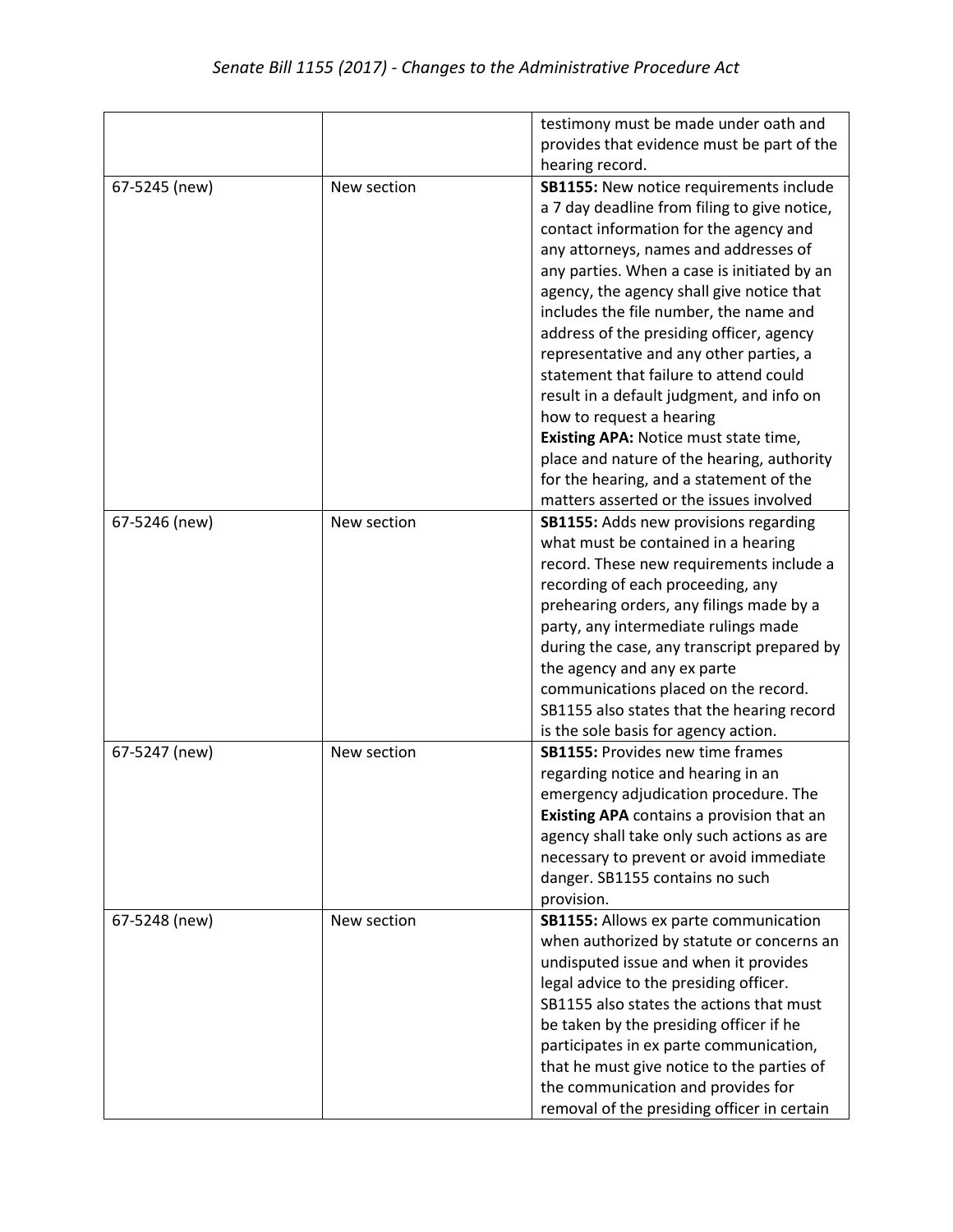|                 |                    | instances and relief that may be granted.<br><b>Existing APA: States only that a presiding</b><br>officer shall not have communications<br>except upon notice and opportunity for all<br>parties to participate.                                                                                                                                                                                                                                                                                                                                                                                                                                                                                                                                                                                                                                     |
|-----------------|--------------------|------------------------------------------------------------------------------------------------------------------------------------------------------------------------------------------------------------------------------------------------------------------------------------------------------------------------------------------------------------------------------------------------------------------------------------------------------------------------------------------------------------------------------------------------------------------------------------------------------------------------------------------------------------------------------------------------------------------------------------------------------------------------------------------------------------------------------------------------------|
| 67-5249 (new)   | New section        | SB1155: Allows certain parties to<br>intervene in a contested case if they have<br>a legal basis or may be affected by the<br>outcome and if notice is given to all<br>parties. The presiding officer may impose<br>certain conditions on the intervening<br>party.<br>Existing APA: No provisions on<br>intervention.                                                                                                                                                                                                                                                                                                                                                                                                                                                                                                                               |
| 67-5250 (new)   | New section        | SB1155: A presiding officer, or other<br>officer authorized by law, may subpoena<br>witnesses and for production of evidence.<br>Existing APA: No provisions on subpoenas.                                                                                                                                                                                                                                                                                                                                                                                                                                                                                                                                                                                                                                                                           |
| 67-5251 (new)   | New section        | <b>SB1155: Provisions on discovery include</b><br>allowing a party to obtain names of<br>witnesses and a right to inspect and copy<br>materials used as evidence. A party must<br>also supplement discovery requests when<br>new information arises. Parties may also<br>petition for a protective order for certain<br>materials.<br>Existing APA: No provisions on discovery.                                                                                                                                                                                                                                                                                                                                                                                                                                                                      |
|                 |                    |                                                                                                                                                                                                                                                                                                                                                                                                                                                                                                                                                                                                                                                                                                                                                                                                                                                      |
| Section 67-5252 | <b>New Section</b> | Provides for default orders. Authorizes the<br>presiding officer to conduct further<br>proceedings to complete the adjudication<br>without the defaulting party. Provides that<br>orders issued against a defaulting party<br>may be based on defaulting party's<br>admissions without notice to the<br>defaulting party and that if the burden of<br>proof is on the defaulting party, the<br>presiding officer may issue an initial or<br>final order without taking evidence. Within<br>fifteen days after notice to the defaulting<br>party that an initial or final order has been<br>issued, the party may petition to vacate<br>the order. If good cause for failure to<br>appear, the presiding officer shall vacate<br>the decision and conduct another<br>evidentiary hearing. If good cause is not<br>shown the motion to vacate shall be |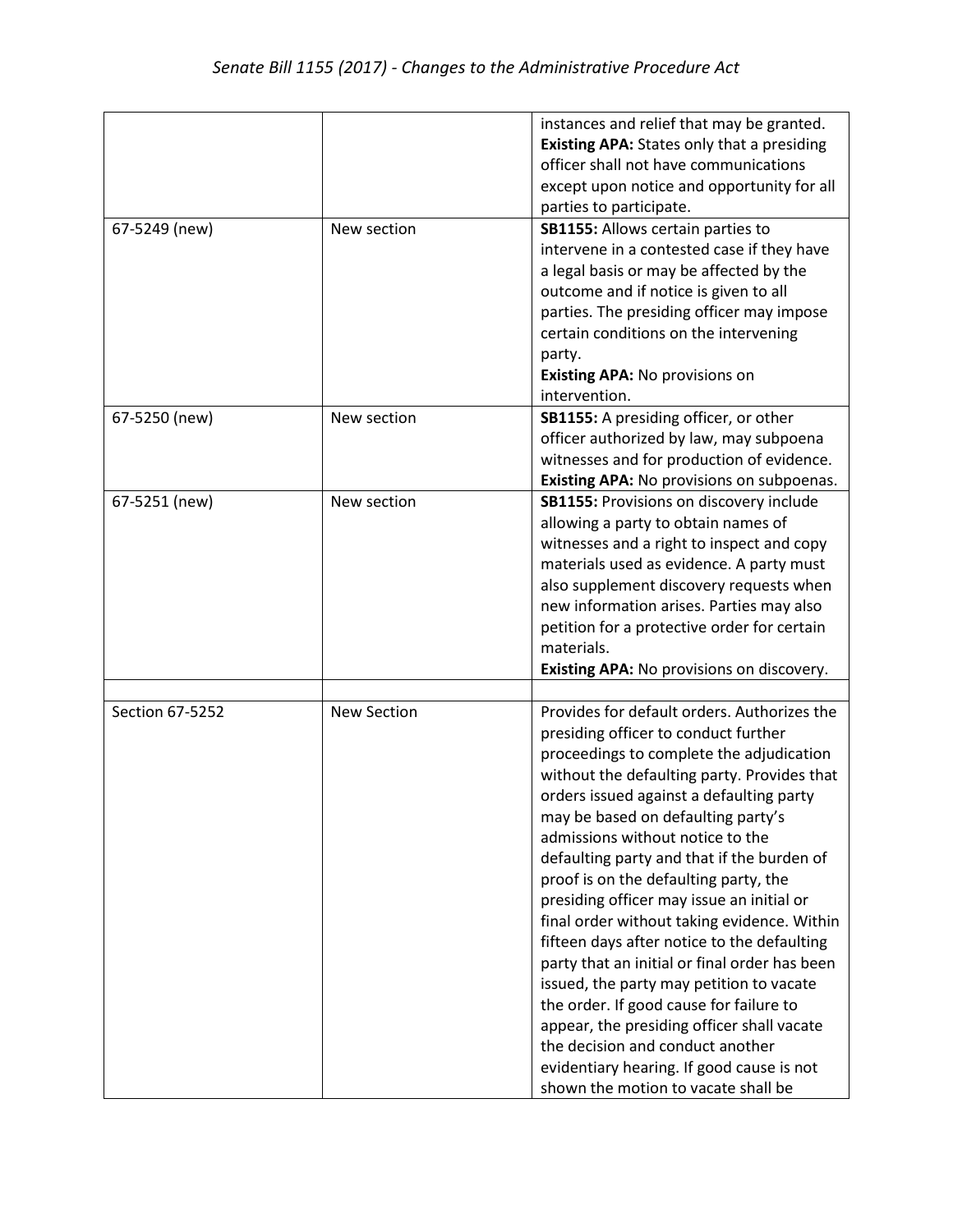|                 |                    | denied.                                                                                                                                                                                                                                                                                                                                                                                                                                                                                                                                                                                                                                                                                                                                                                                                                                                                                                                                                                                                                                                                                                                                                                                                                                                                                                                                                                                                                                                                                                                                        |
|-----------------|--------------------|------------------------------------------------------------------------------------------------------------------------------------------------------------------------------------------------------------------------------------------------------------------------------------------------------------------------------------------------------------------------------------------------------------------------------------------------------------------------------------------------------------------------------------------------------------------------------------------------------------------------------------------------------------------------------------------------------------------------------------------------------------------------------------------------------------------------------------------------------------------------------------------------------------------------------------------------------------------------------------------------------------------------------------------------------------------------------------------------------------------------------------------------------------------------------------------------------------------------------------------------------------------------------------------------------------------------------------------------------------------------------------------------------------------------------------------------------------------------------------------------------------------------------------------------|
|                 |                    |                                                                                                                                                                                                                                                                                                                                                                                                                                                                                                                                                                                                                                                                                                                                                                                                                                                                                                                                                                                                                                                                                                                                                                                                                                                                                                                                                                                                                                                                                                                                                |
| Section 67-5253 | <b>New Section</b> | The presiding officer shall issue final<br>orders if delegated by an agency head. If<br>the presiding officer doesn't have final<br>decisional authority they shall issue an<br>initial order that becomes final 30 days<br>after issuance unless reviewed by an<br>agency head or on petition of a party.<br>Orders have to be served on parties not<br>later than 90 days after the hearing, the<br>record closes or memoranda, briefs of<br>proposed findings are submitted. This time<br>period can be extended. Proof of service is<br>required. Orders have to state findings of<br>fact and conclusions of law. The presiding<br>officer may allow a party to submit<br>proposed findings and conclusions. Initial<br>orders have to state any circumstances<br>under which the order will become final.<br>Findings of fact have to be based on<br>evidence and matters officially noticed in<br>the hearing. Hearsay evidence may be<br>used to supplement or explain other<br>evidence but is not sufficient by itself<br>unless it would be admissible over<br>objection in a civil action. Orders are<br>considered issued when signed by the<br>agency head, presiding officer or other<br>individual authorized to sign the order.<br>Final orders are effective 30 days after<br>service unless reconsideration is granted.<br>Agencies shall attach available procedures<br>and time limits regarding reconsideration<br>or other administrative relief to orders and<br>state the time limits for seeking judicial<br>review. |
| Section 67-5254 | <b>New Section</b> | Agency heads may review initial orders.<br>Parties may petition agency heads to<br>review initial orders. Petitions for review<br>must be filed not later than 15 days after<br>the service date of the order. If the agency<br>head decides to review the initial order it<br>shall give notice to the parties not later<br>than 15 days after service of the order. If a<br>petition for review is not filed or the<br>agency head does not elect to review the                                                                                                                                                                                                                                                                                                                                                                                                                                                                                                                                                                                                                                                                                                                                                                                                                                                                                                                                                                                                                                                                              |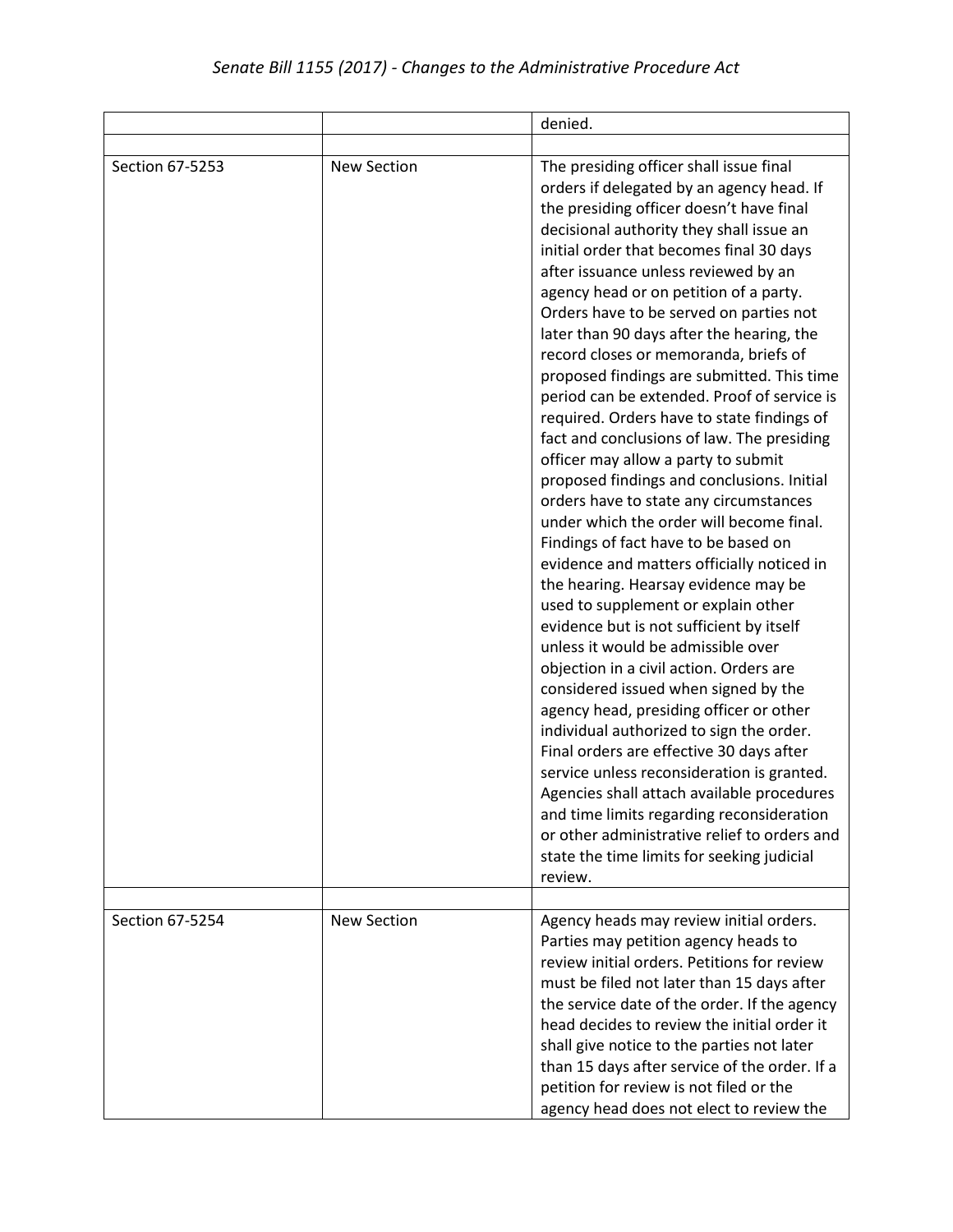|                 |                    | order within the time limit the initial order<br>becomes final. The time periods may be<br>tolled by the submission of a timely<br>petition for reconsideration. A new 15 day<br>period begins on disposition of a petition<br>for reconsideration. Agency heads have<br>decision-making power that they would<br>have had if conducting the hearing when<br>reviewing an initial order. Agency heads<br>reviewing initial orders shall issue final<br>orders disposing of the proceeding not<br>later than 120 days after the decision to<br>review the initial order or remand the<br>matter for further proceedings. The<br>agency head may order a review of the<br>conclusions of law but not the findings of<br>fact and may order temporary relief. Final<br>orders have to indicate any differences<br>between such orders and initial orders and<br>state the law that supports any difference. |
|-----------------|--------------------|----------------------------------------------------------------------------------------------------------------------------------------------------------------------------------------------------------------------------------------------------------------------------------------------------------------------------------------------------------------------------------------------------------------------------------------------------------------------------------------------------------------------------------------------------------------------------------------------------------------------------------------------------------------------------------------------------------------------------------------------------------------------------------------------------------------------------------------------------------------------------------------------------------|
|                 |                    |                                                                                                                                                                                                                                                                                                                                                                                                                                                                                                                                                                                                                                                                                                                                                                                                                                                                                                          |
| Section 67-5256 | <b>New Section</b> | Parties may file petitions for<br>reconsideration not later than 15 days<br>after service of the final order. If the<br>petition is filed according to procedure<br>then the time for filing a petition for<br>judicial review does not begin until the<br>petition for judicial review is disposed of.<br>The petition shall be acted on not later<br>than 20 days after it is filed. If the decision<br>maker hasn't responded within 30 days of<br>the filing the petition is deemed denied. If<br>granted, the decision maker has to state<br>findings of fact, conclusions of law and<br>reasons for granting the petition.                                                                                                                                                                                                                                                                         |
| Section 67-5257 |                    |                                                                                                                                                                                                                                                                                                                                                                                                                                                                                                                                                                                                                                                                                                                                                                                                                                                                                                          |
|                 | <b>New Section</b> | Provides that not later than 7 days after<br>the service date of a final order a party<br>may request the agency to stay the order<br>pending judicial review and the agency<br>may grant or deny the stay.                                                                                                                                                                                                                                                                                                                                                                                                                                                                                                                                                                                                                                                                                              |
| Section 67-5258 | <b>New Section</b> | Agencies shall index all final orders in<br>contested cases and make the same<br>available for public inspection and copying<br>at cost. However, any final orders that are<br>made confidential and not subject to                                                                                                                                                                                                                                                                                                                                                                                                                                                                                                                                                                                                                                                                                      |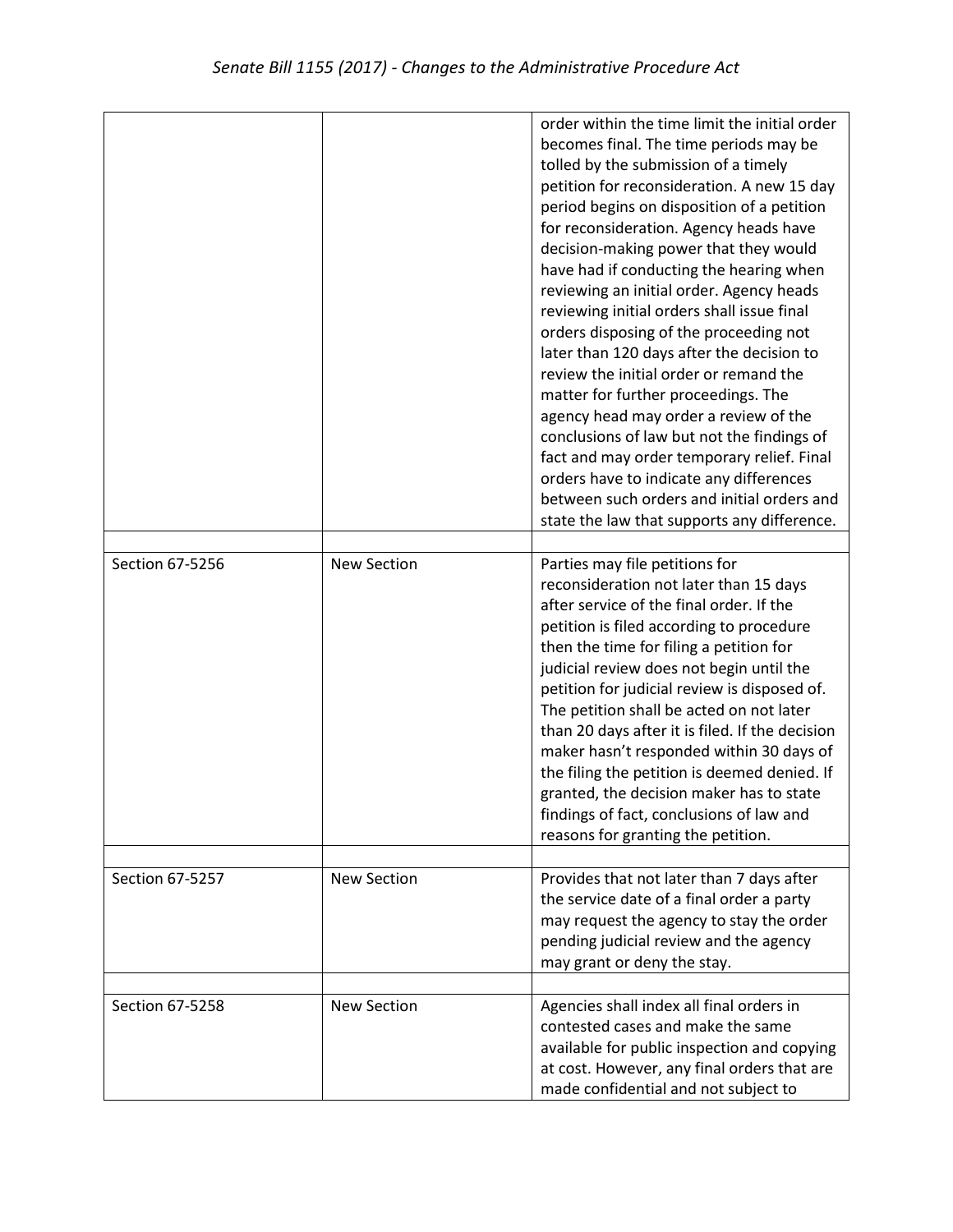|                 |                    | disclosure are exempt from indexing. Such<br>orders may be disclosed only by order of<br>the presiding officer or the presiding<br>officer may allow the confidential<br>provisions of the order to be redacted and<br>indexed. Agencies may not rely on final<br>orders as precedent unless an agency<br>designates an order as such, indexes the<br>order and makes it available for public<br>inspection. Agencies shall index public<br>guidance documents and make the same<br>available for inspection and copying at<br>cost. Defines "agency guidance." Provides<br>that indexing of guidance documents do<br>not give them the force and effect of law<br>or precedential authority.                                                                                                                                                                                                                                                                                                             |
|-----------------|--------------------|-----------------------------------------------------------------------------------------------------------------------------------------------------------------------------------------------------------------------------------------------------------------------------------------------------------------------------------------------------------------------------------------------------------------------------------------------------------------------------------------------------------------------------------------------------------------------------------------------------------------------------------------------------------------------------------------------------------------------------------------------------------------------------------------------------------------------------------------------------------------------------------------------------------------------------------------------------------------------------------------------------------|
| Section 67-5259 | <b>New Section</b> | If licensees make timely application for<br>renewal or issuance of a new license for an<br>activity of a continuing nature, the existing<br>license won't expire until the agency takes<br>final action on the application, or if the<br>application is denied or new license is<br>limited, until the last day for seeking<br>review of the agency order or a later date<br>as may be set by a reviewing court.<br>Revocations, suspensions, annulments or<br>withdrawals of licenses shall not be lawful<br>unless the agency first notifies the licensee<br>of facts or conduct that warrants the<br>action and the licensee is given an<br>opportunity to show compliance. If an<br>agency determines there is peril to public<br>health or safety, emergency action and<br>summary suspension may be taken<br>pending prompt proceedings for<br>revocation or other action. Any revocation,<br>suspension, annulment or withdrawal that<br>is in conflict with these provisions is null<br>and void. |
| Section 67-5260 | <b>New Section</b> | Defines "final agency action." Unless<br>limited or precluded by other law a person<br>who meets requirements of this section is<br>entitled to judicial review of a final agency<br>action. Under certain circumstances a<br>person may be entitled to judicial review<br>of an agency action that is not final. Courts                                                                                                                                                                                                                                                                                                                                                                                                                                                                                                                                                                                                                                                                                  |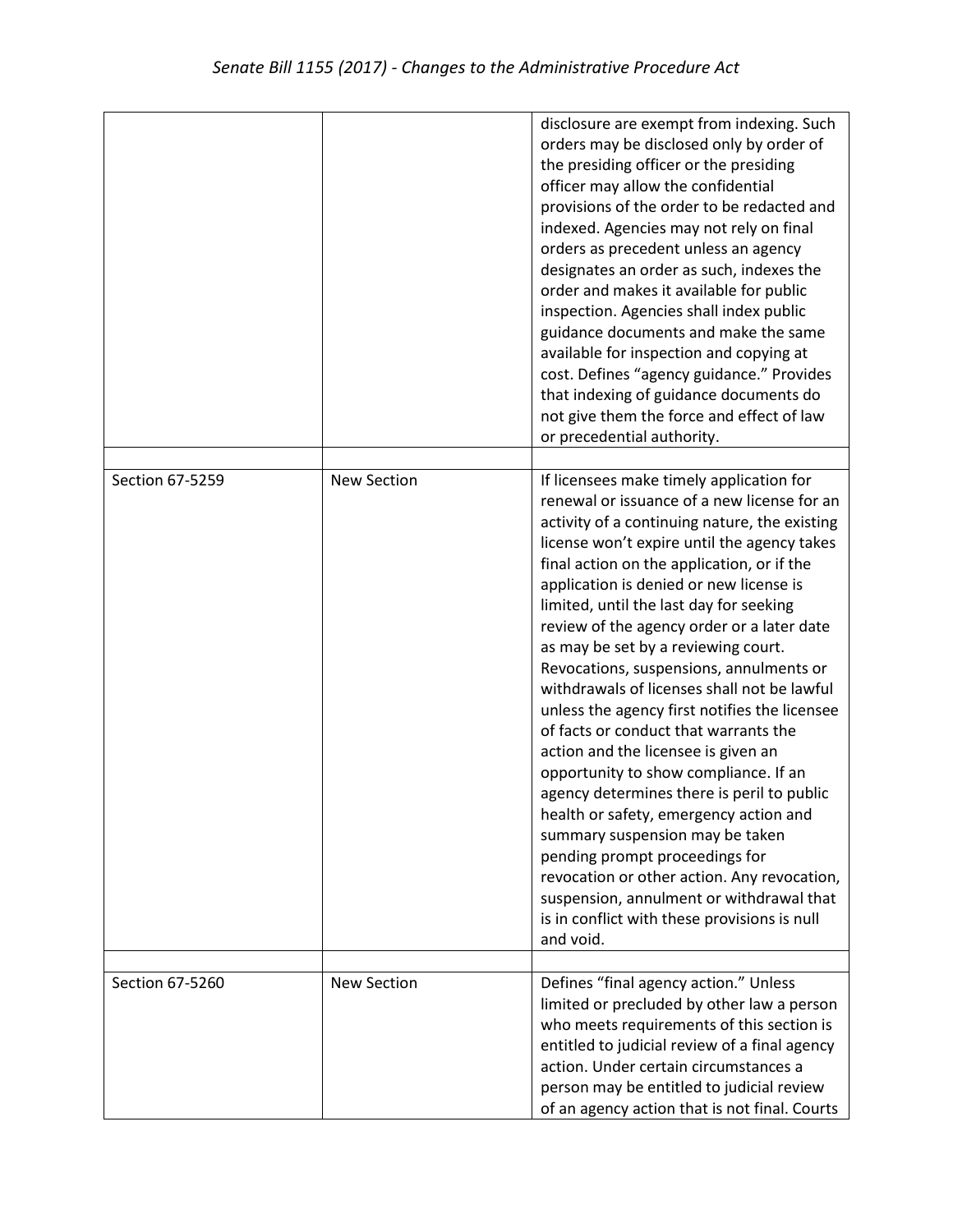|                 |                    | may compel agencies to take action if<br>action is unlawfully withheld or<br>unreasonably delayed.                                                                                                                                                                                                                                                                                                                                                                                                                                                                                                                                                                                                                                                                                         |
|-----------------|--------------------|--------------------------------------------------------------------------------------------------------------------------------------------------------------------------------------------------------------------------------------------------------------------------------------------------------------------------------------------------------------------------------------------------------------------------------------------------------------------------------------------------------------------------------------------------------------------------------------------------------------------------------------------------------------------------------------------------------------------------------------------------------------------------------------------|
| Section 67-5262 | <b>New Section</b> | Petitions to review agency rules may be<br>filed any time except as limited by<br>specified law. Petitions for review of final<br>orders must be filed within 28 days of<br>specified actions. Cross-petitions for<br>judicial review may be filed within 14 days<br>after service of the notice of petition for<br>judicial review. Petitions for judicial review<br>of other agency actions must be filed<br>within 28 days of the action. Times may be<br>extended during pendency of attempts to<br>exhaust administrative remedies. Times<br>are tolled during any time a party pursues<br>administrative remedy before the agency<br>which must be exhausted as a condition of<br>judicial review. Parties may not petition<br>for judicial review while seeking<br>reconsideration. |
| Section 67-5263 | <b>New Section</b> | Petitions for judicial review do not<br>automatically stay agency decisions.<br>Parties may ask a court to stay the agency<br>decision.                                                                                                                                                                                                                                                                                                                                                                                                                                                                                                                                                                                                                                                    |
| Section 67-5265 | <b>New Section</b> | A court may relieve a petitioner of the<br>requirement of exhausting administrative<br>remedies if such remedies are inadequate<br>or irreparable harm would result.<br>Otherwise, petitioners must exhaust<br>administrative remedies. Filing a petition<br>for reconsideration or a stay of<br>proceedings is not a prerequisite for<br>seeking judicial review.                                                                                                                                                                                                                                                                                                                                                                                                                         |
| Section 67-5266 | <b>New Section</b> | If an agency was required to maintain an<br>agency record during proceedings, the<br>court review is confined to that record. If<br>the agency was not required to maintain a<br>record, the record for review consists of<br>the unprivileged materials that agency<br>decision makers directly or indirectly<br>considered or that were submitted for<br>consideration. If the agency action was                                                                                                                                                                                                                                                                                                                                                                                         |